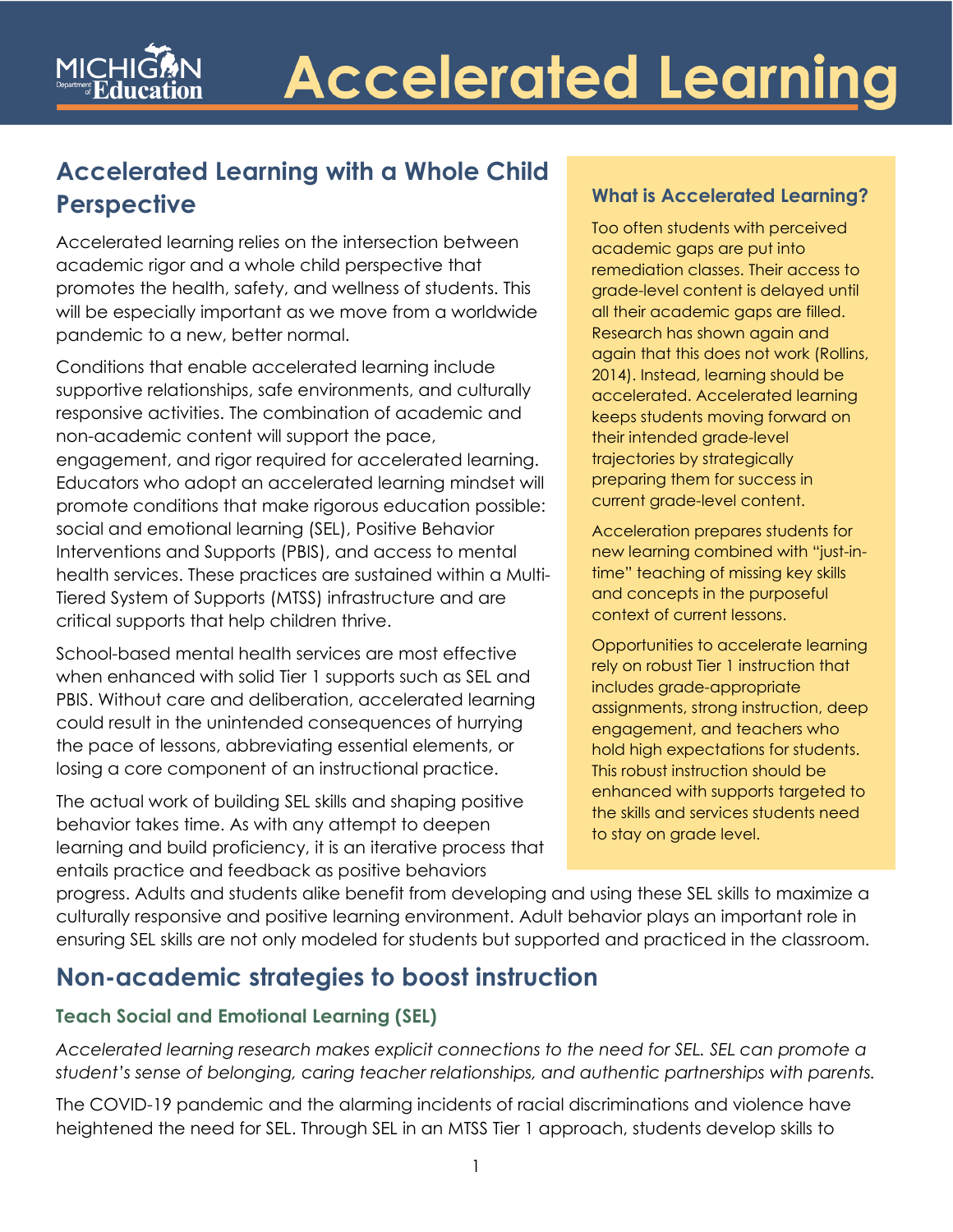which all young people and adults acquire and apply the knowledge, skills, and attitudes to develop guides children to feel and show empathy for others, establish and maintain supportive relationships, and make responsible and caring decisions." When SEL is implemented in schools systematically and with fidelity, children make learning gains. On average, both academic achievement and positive social behavior indicators improve by eleven percentage points. Conversely, conduct problems and emotional distress decrease by ten percentage points, on average.1 These improvements are good news and indicate the potential to improve a child's emotional condition. Educators should focus on instilling, enabling, and improving a student's ability to become self-aware (recognize their emotions), self-manage (regulate their feelings), and make responsible decisions that can help support their even with people who may be different than them. CASEL has updated its five SEL competencies to identify feelings, manage emotions, build healthy relationships, and make responsible decisions. According to the Collaborative for Social and Emotional Learning (CASEL), "Social and emotional learning (SEL) is an integral part of education and human development. SEL is the process through healthy identities, manage emotions and achieve personal and collective goals. SEL instruction mental well-being. Furthermore, SEL builds social awareness skills to engage in positive relationships, assure that social awareness skill building is culturally sustaining and supports a child's identity, belonging, and agency.

### **Implement Positive Behavior Interventions and Supports (PBIS)**

 *Accelerated learning research recommends safety, routines, cooperation between staff and students, and student engagement.* 

 examples to help students better understand what appropriate behavior does not look like (Carter & [PBIS is a research-based, multi-tiered framework](https://www.pbis.org/) that, when implemented, allows educators to create effective educational environments that are positive, predictable, and safe. One of the main components of Tier 1 PBIS is the identification of positive behavior expectations. Students are taught these behaviors by using examples to illustrate the appropriate behavior and contrasting with non-Pool, 2012).

 Additionally, students are provided with specific feedback regarding these behavior expectations (Goodman & Peshak, George, 2020). There are more than 29,000 schools in the United States that are currently implementing PBIS; in Michigan, more than 915 schools are implementing PBIS.

Implementation of schoolwide positive behavior support leads to:

- Increased academic time and enhanced academic outcomes (Horner et al., 2009)
- Improved social skills (Barrett, Bradshaw, & Lewis-Palmer, 2008)
- Increased attendance (Freeman et al., 2016)
- Improved social-emotional skills for students (Bradshaw, Waasdorp, & Leaf, 2015)
- Improved academic outcomes (Gage et al., 2018)

#### **Adopt a Mindset of Mental Health for All**

 *Accelerated learning research recommends supporting student mental health.*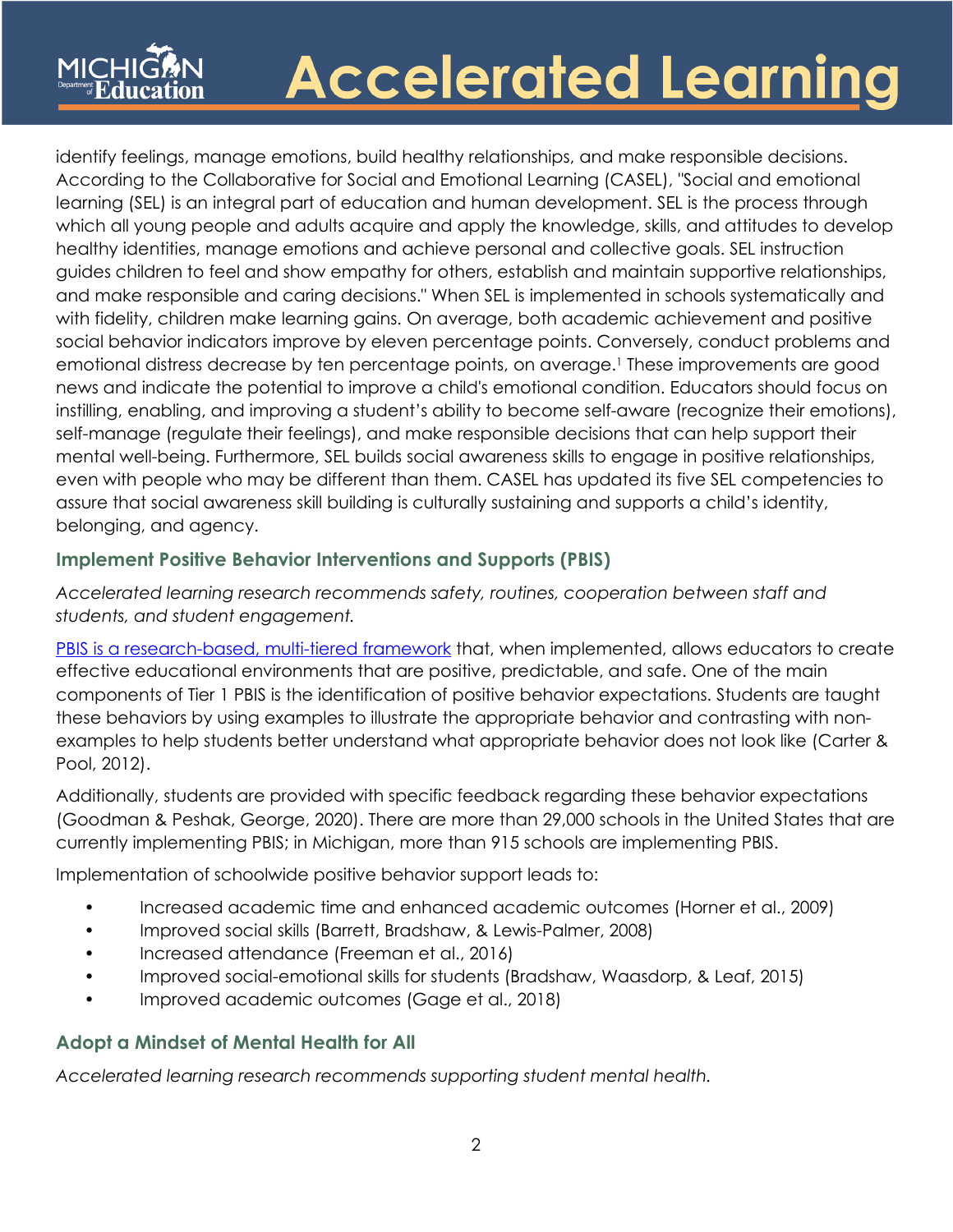School mental health services are essential to creating and sustaining safe school environments. Increased access to mental health services and supports in schools is vital to improving students' and positive connections between students and adults are essential to creating a school culture in physical and psychological safety, as well as academic performance and problem-solving skills. School mental health supports that encompass social–emotional learning, mental wellness, resilience, which students feel safe and empowered. In these supportive settings, students feel empowered to report safety concerns, which is proven to be among the most effective school safety strategies. Additionally, in the aftermath of a crisis, such as a global pandemic, school-employed mental health professionals provide supports that facilitate a return to normalcy, are sustainable, and help identify students who may have more intense or ongoing needs.

 Collaboration between school staff and community providers is also critical to offering an entire intensive services that go beyond school capacities. A Multi-Tiered System of Supports approach context.2 Further, supports and services provided after school hours are appropriately linked to, and mental health professionals, defined by clear memoranda of understanding, and supported with an delivery. This approach reduces gaps and redundancy and alleviates stress on families. These services support parents in their roles as primary caregivers and decision-makers regarding their continuum of mental health services. Typically, community providers offer supplementary and facilitates effective collaboration while ensuring that school services are suitable to the learning supported in, the school setting. Partnerships are most effective when coordinated by school-based appreciation for each group's unique contribution to create a seamless and comprehensive service child's development and well-being.

## **Build a Multi-Tiered System of Supports (MTSS) that Integrates the Academic and Non-Academic Needs of Learners**

*Accelerated learning studies point to strong Tier 1 instruction, research-based interventions, ongoing*  formative assessment of learning gaps, and structures that help teachers verify learning.

 The Michigan Department of Education (MDE) defines MTSS as "a comprehensive framework comprised of a collection of research-based strategies designed to meet the individual needs and assets of the whole child at all achievement levels. MTSS intentionally interconnects the education, [health, and human service systems in support of learners, schools, centers, and community](https://www.michigan.gov/documents/mde/MDE_MTSS_Practice_Profile_5.0July2020_ADA_700696_7.pdf)  [outcomes.](https://www.michigan.gov/documents/mde/MDE_MTSS_Practice_Profile_5.0July2020_ADA_700696_7.pdf)" This framework helps to join these various initiatives into a comprehensive systemic approach for educators.

 Resources to integrate academic and non-academic needs of learners in the implementation of MTSS can be found on the <u>MiMTSS TA Center website</u>.

#### **MTSS and SEL**

 CASEL states that academic and behavioral functioning are intertwined. MTSS is a systemic [they promote positive academic and behavioral outcomes in all students.](https://casel.org/sp_faq/multitiered-systems-of-support/)<br>3 approach designed to identify and coordinate evidence-based interventions. [SEL programs and](https://casel.org/sp_faq/multitiered-systems-of-support/)  [approaches are often seen as an essential component of universal approaches within MTSS because](https://casel.org/sp_faq/multitiered-systems-of-support/)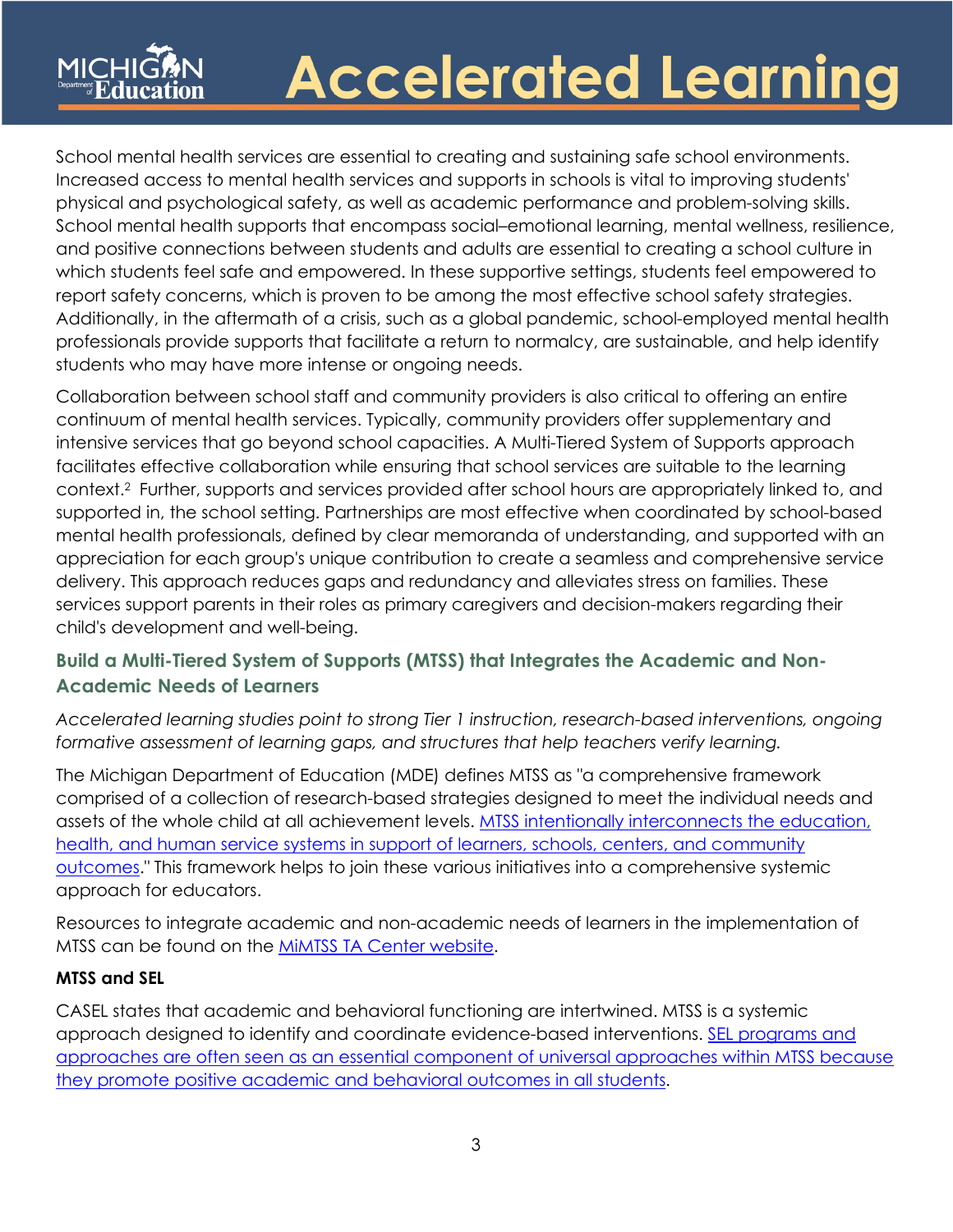### **MTSS and PBIS**

 Research has demonstrated a strong link between social, emotional, and behavioral wellness and academics (McIntosh & Goodman, 2016). This relationship increases during the student's schooling, nurse visits, and more days spent in in-school suspension than their peers (Lane et al., 2018). and the connection appears most substantial between literacy and externalizing behaviors. Students who face both academic and behavior challenges tend to experience the most difficulties. Students with high levels of risk for externalizing behaviors are more likely to have lower reading scores, more

### **MTSS and Children's Mental Health**

 mental health services critical to effectively addressing the breadth of students' emotional needs. by school-employed mental health professionals. MTSS encompasses the continuum of need, enabling schools to promote mental wellness for all students, identify and address problems before According to the [National Association of School Psychologists,](https://www.nasponline.org/resources-and-publications/resources-and-podcasts/mental-health/school-psychology-and-mental-health/school-based-mental-health-services) "MTSS provides a continuum of school Comprehensive mental health services are most effective when provided through an MTSS structure they escalate or become chronic, and provide increasingly intensive, data-driven services for individual students as needed. Access to adequate staffing of school-employed mental health professionals is essential to these services' quality and effectiveness."

### **Putting it All Together**

In their brief, [The L](http://files.ascd.org/pdfs/programs/WholeChildNetwork/2020-whole-child-network-learning-compact-renewed.pdf)earning Contract Renewed, Association for Supervision and Curriculum

 Development (ASCD 2007) authors state, "If we concentrate solely on academics and on narrowly measured academic achievement, we fail to educate the whole child. We shortchange our young people and limit their future if we do not create places of learning that encourage and celebrate every aspect of each student's capacity for learning. We can do more, and we can do better." The Michigan MTSS Practice Profile provides a connection between academic and non-academic strategies through the core features of:

- 1. Team-Based Leadership
- 2. Tiered Delivery System
- 3. Selection and Implementation of Instruction, Interventions, and Supports
- 4. Comprehensive Screening & Assessment System
- 5. Continuous Data-Based Decision Making.

 While the need for SEL for Michigan's children was important prior to the pandemic, it is now even more critical as children, teachers, and families recover from the interruption that resulted from COVID, racial and ethnic disparities, and social injustice. Rather than add new surface level features to learning plans, guidance from experts in the areas of SEL, PBIS, school-based mental health, and MTSS recommends strengthening the core features of what works. This deepening of proven strategies would mean beginning class with a check-in routine; monitoring for the fidelity of PBIS; reviewing closely requests for assistance, patterns of anxiety, and depression-type symptoms; and maintaining the core features of MTSS.